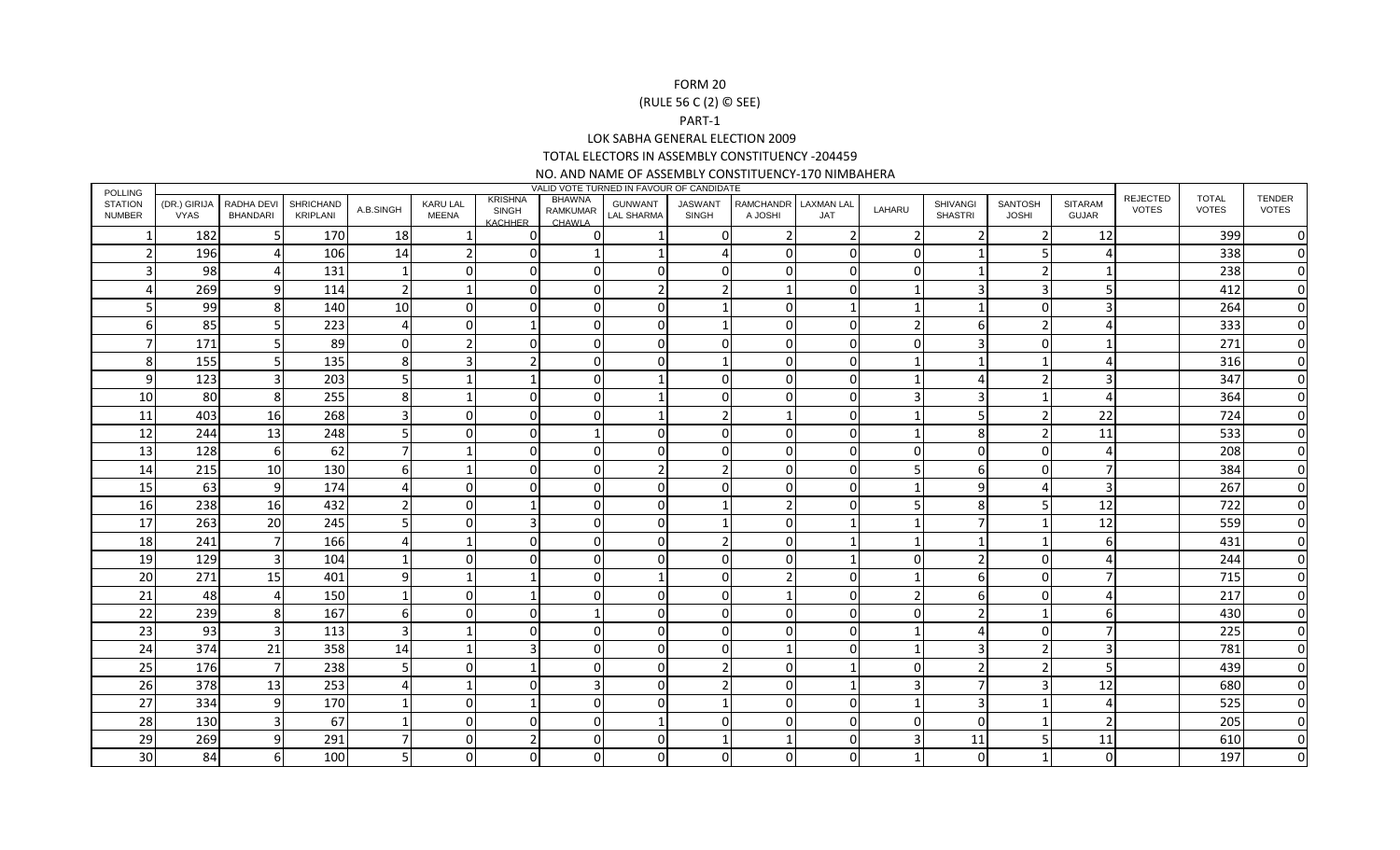| 31 | 79  | 9                       | 126 |                |                | $\overline{0}$ | 0              | 0                        | $\overline{0}$ |             | 0I             |                       |                |                  | $\overline{0}$ | 226 | <sup>0</sup> |
|----|-----|-------------------------|-----|----------------|----------------|----------------|----------------|--------------------------|----------------|-------------|----------------|-----------------------|----------------|------------------|----------------|-----|--------------|
| 32 | 132 | 6                       | 90  |                | $\Omega$       | $\mathbf 0$    | $\mathbf{0}$   | $\Omega$                 | $\overline{2}$ |             | $\Omega$       | $\Omega$              | 3              | $\overline{2}$   | 5              | 243 |              |
| 33 | 359 | 12                      | 130 |                | $\Omega$       | 1              | -1             | $\Omega$                 | $\overline{0}$ | $\Omega$    | $\overline{0}$ | $\mathbf{1}$          | 1              | 4                | 8 <sup>°</sup> | 518 |              |
| 34 | 143 | 12                      | 145 | 6              | $\overline{1}$ | $\mathbf 0$    | 0              | $\Omega$                 |                | $\Omega$    | -1             | $\Omega$              | 8              | 3                | 11             | 331 |              |
| 35 | 77  | 8 <sup>2</sup>          | 113 | $\overline{3}$ | $\overline{0}$ | $\mathbf 0$    | 0              | $\overline{0}$           | $\mathbf{1}$   | $\mathbf 1$ | $\mathbf 1$    | $\mathbf 0$           | $\mathbf{1}$   | $\overline{2}$   | 5 <sup>1</sup> | 212 |              |
| 36 | 326 | 15                      | 136 | 7 <sup>1</sup> | $\mathbf 1$    | $\mathbf{1}$   | 0              |                          | $\overline{0}$ | $\Omega$    | $\mathbf{1}$   | 3                     | $\mathbf{1}$   | $\overline{2}$   | 5 <sup>1</sup> | 499 |              |
| 37 | 184 | 8                       | 162 | $\overline{4}$ |                | $\overline{2}$ | 0              | $\Omega$                 | $\overline{0}$ |             | $\Omega$       | 3                     | 1              | 1                | $\overline{3}$ | 370 |              |
| 38 | 286 | 15                      | 128 | $\overline{3}$ | $\Omega$       | $\mathbf 0$    | $\Omega$       |                          |                | $\Omega$    | $\mathbf 1$    | $\Omega$              | 3              | $\overline{0}$   | $\overline{7}$ | 445 |              |
| 39 | 284 | $7\overline{}$          | 125 | $\overline{2}$ | $\overline{0}$ | $\mathbf{1}$   | 0              | $\overline{0}$           | οI             | $\Omega$    | $\overline{0}$ | -1                    | 5              | 1                | 5 <sup>1</sup> | 431 |              |
| 40 | 314 | 10                      | 79  | $\overline{2}$ | $\overline{2}$ | $\mathbf 0$    | 0              | $\Omega$                 | $\overline{0}$ | $\Omega$    | $\Omega$       | $\mathbf 0$           | $\mathbf{1}$   | $\overline{0}$   | $\overline{2}$ | 410 |              |
| 41 | 160 | $\overline{3}$          | 105 | $\overline{3}$ | $\overline{0}$ | $\mathbf{1}$   | $\mathbf{0}$   |                          | $\overline{0}$ | $\Omega$    | $\mathbf{1}$   | $\mathbf 0$           | 5              | $\overline{0}$   | $\overline{3}$ | 282 |              |
| 42 | 260 | 11                      | 311 | $6 \mid$       | $\Omega$       | $\Omega$       | $\mathbf{1}$   | $\Omega$                 | $\Omega$       | O           | $\Omega$       | $\overline{2}$        | $\overline{7}$ | $\overline{2}$   | $\overline{2}$ | 602 | O            |
| 43 | 282 | 14                      | 288 | 12             | $\overline{2}$ | $\overline{2}$ | $\mathbf{0}$   | $\Omega$                 | $\overline{0}$ | U           | $\overline{0}$ | $\overline{2}$        | 4              | 8 <sup>°</sup>   | 20             | 634 | O            |
| 44 | 298 | 14                      | 259 | 9              | $\mathbf{1}$   | $\mathbf{1}$   | $\mathbf 1$    | $\overline{0}$           | $\overline{0}$ | $\Omega$    | $\mathbf 1$    | $\mathbf{1}$          | 12             | $6 \overline{6}$ | 11             | 614 | $\Omega$     |
| 45 | 103 | $\overline{3}$          | 146 | $1\vert$       | $\overline{0}$ | $\mathbf 0$    | $\Omega$       | $\Omega$                 |                |             | 0I             | 0                     | $\overline{3}$ | $\overline{0}$   | $\overline{0}$ | 258 | O            |
| 46 | 173 | 8 <sup>1</sup>          | 111 | 7 <sup>1</sup> | $\overline{0}$ | $\overline{0}$ | 0              |                          | $\overline{0}$ | $\Omega$    | $\overline{2}$ | $\overline{2}$        | 11             | 5 <sub>l</sub>   | $\overline{7}$ | 327 | O            |
| 47 | 73  | 8                       | 208 | $\overline{2}$ | $\overline{0}$ | $\overline{0}$ | 1              | 1                        | $\overline{0}$ | $\Omega$    | $\overline{0}$ | $\mathbf{1}$          | $\mathbf{1}$   | $\overline{2}$   | 5              | 302 | O            |
| 48 | 194 | 16                      | 208 | $\overline{4}$ | $\overline{0}$ | $\overline{0}$ | $\overline{0}$ | 0l                       | $\overline{0}$ |             | $\overline{0}$ | $\mathbf{1}$          | 3              | $\mathbf{1}$     | 13             | 441 | O            |
| 49 | 293 | $\overline{a}$          | 56  | $\overline{2}$ | $\overline{0}$ | $\mathbf{0}$   | $\Omega$       | $\Omega$                 |                |             | $\overline{0}$ | $\Omega$              | $\overline{2}$ | 1                | 5              | 364 |              |
| 50 | 411 | 12                      | 211 | 5 <sup>1</sup> |                | $\mathbf{1}$   | 0              |                          |                |             | -1             | 3                     | 16             | 4                | 35             | 702 |              |
| 51 | 180 | 8 <sup>°</sup>          | 166 | $\overline{2}$ |                | $\mathbf 0$    | 0              | $\overline{0}$           | $\overline{0}$ |             | $\overline{0}$ | 0                     | $\overline{4}$ | $\overline{0}$   | 9              | 371 |              |
| 52 | 146 | 12                      | 137 | 5 <sub>l</sub> |                | $\pmb{0}$      | $\Omega$       | 0                        |                | U           | $\overline{0}$ | $\mathbf 0$           | $\mathbf 0$    | 3                | 4              | 309 |              |
| 53 | 103 | 8                       | 281 | 6              | 0              | $\mathbf 0$    | $\Omega$       | $\Omega$                 |                |             | $\Omega$       | 3                     | $\overline{a}$ | $\mathbf{1}$     | $\mathbf 2$    | 409 |              |
| 54 | 201 | 8 <sup>1</sup>          | 22  | $\overline{4}$ | $\overline{0}$ | $\mathbf 0$    | $\Omega$       | $\overline{0}$           | $\overline{0}$ |             | $\overline{0}$ | 0                     | $\mathbf{1}$   | $\overline{0}$   | 4              | 240 |              |
| 55 | 334 | 10                      | 249 | 19             | ΟI             | $\mathbf{0}$   |                | $\Omega$                 | $\overline{0}$ |             | -1             |                       | 2              |                  | 9              | 626 |              |
| 56 | 227 | $\overline{3}$          | 175 | 5 <sup>1</sup> | $\overline{0}$ | 1              | 0              | $\overline{0}$           |                | $\Omega$    | $\overline{0}$ | 0                     | 1              | $\overline{2}$   | 5 <sup>1</sup> | 420 |              |
| 57 | 315 | 11                      | 184 | 5 <sub>l</sub> | $\mathbf{1}$   | $\mathbf 0$    |                | $\overline{0}$           |                | $\Omega$    | $\overline{0}$ | $\overline{1}$        | 0              | 1                | $\overline{7}$ | 527 |              |
| 58 | 252 | 8 <sup>1</sup>          | 341 | 5 <sub>l</sub> | $\overline{0}$ | $\overline{0}$ | 0              | $\overline{0}$           | $\overline{2}$ | $\Omega$    | $\overline{0}$ | 1                     | $\overline{2}$ | 1                | $\overline{2}$ | 614 |              |
| 59 | 140 | $\overline{\mathbf{3}}$ | 379 | $\overline{3}$ |                | $\mathbf 0$    | $\mathbf{0}$   | $\overline{0}$           | $\overline{0}$ | $\Omega$    | $\overline{0}$ | $\overline{2}$        | $\overline{2}$ | $\overline{0}$   | $\overline{2}$ | 532 |              |
| 60 | 237 | $\overline{4}$          | 269 | $\overline{4}$ | -1             | $\overline{2}$ | 2              | $\overline{0}$           | $\overline{0}$ |             | $\mathbf{1}$   | $\overline{1}$        | 5              | 3                | 3              | 533 |              |
| 61 | 316 | 8 <sup>1</sup>          | 343 | $\overline{4}$ | $\Omega$       | $\mathbf 0$    | $\mathbf{0}$   |                          | $\Omega$       | $\Omega$    | $\Omega$       | $\overline{2}$        | $\mathbf{1}$   | $\mathbf{1}$     | 4              | 680 |              |
| 62 | 280 | 8 <sup>1</sup>          | 399 | $6 \mid$       | $\overline{0}$ | $\mathbf 0$    | $\mathbf 0$    | $\overline{0}$           | οI             | $\Omega$    | $\overline{0}$ | $\mathbf 0$           | $\mathbf 0$    | 1                | $\overline{0}$ | 694 |              |
| 63 | 363 | 5                       | 236 | $\overline{3}$ | $\overline{0}$ | $\mathbf 0$    | $\Omega$       | $\overline{\phantom{a}}$ | $\mathbf{1}$   | $\Omega$    | $\overline{0}$ | $\overline{2}$        | $\overline{3}$ | $\overline{0}$   | 12             | 627 |              |
| 64 | 177 | $6 \mid$                | 298 | 13             | $\Omega$       | $\overline{1}$ | $\mathbf 1$    | $\Omega$                 |                |             | $\overline{2}$ | 3                     | 8              | 4                | 10             | 526 |              |
| 65 | 143 | $\overline{7}$          | 517 | $\overline{1}$ | $\mathbf 1$    | 3              | $\mathbf{0}$   |                          |                |             | $\mathbf 1$    | $\boldsymbol{\Delta}$ | $\overline{a}$ | $\overline{0}$   | $\mathbf{1}$   | 684 |              |
| 66 | 262 | 5 <sup>1</sup>          | 300 | 1              | $\overline{0}$ | $\mathbf 0$    | <sup>0</sup>   | $\Omega$                 | 0              |             | $\overline{0}$ | $\Omega$              | 0              | $\overline{2}$   | 4              | 574 |              |
| 67 | 224 | 8                       | 415 | $\overline{3}$ | $\Omega$       | $\mathbf 0$    |                | $\Omega$                 |                | U           | $\overline{0}$ | 3                     | $\overline{2}$ | 1                | $\mathbf{1}$   | 659 |              |
| 68 | 352 | 5 <sub>l</sub>          | 210 | 5 <sub>l</sub> | $\overline{0}$ | $\mathbf 0$    | O              |                          | $\Omega$       |             | $\overline{0}$ | 3                     | 4              | 4                | 11             | 595 |              |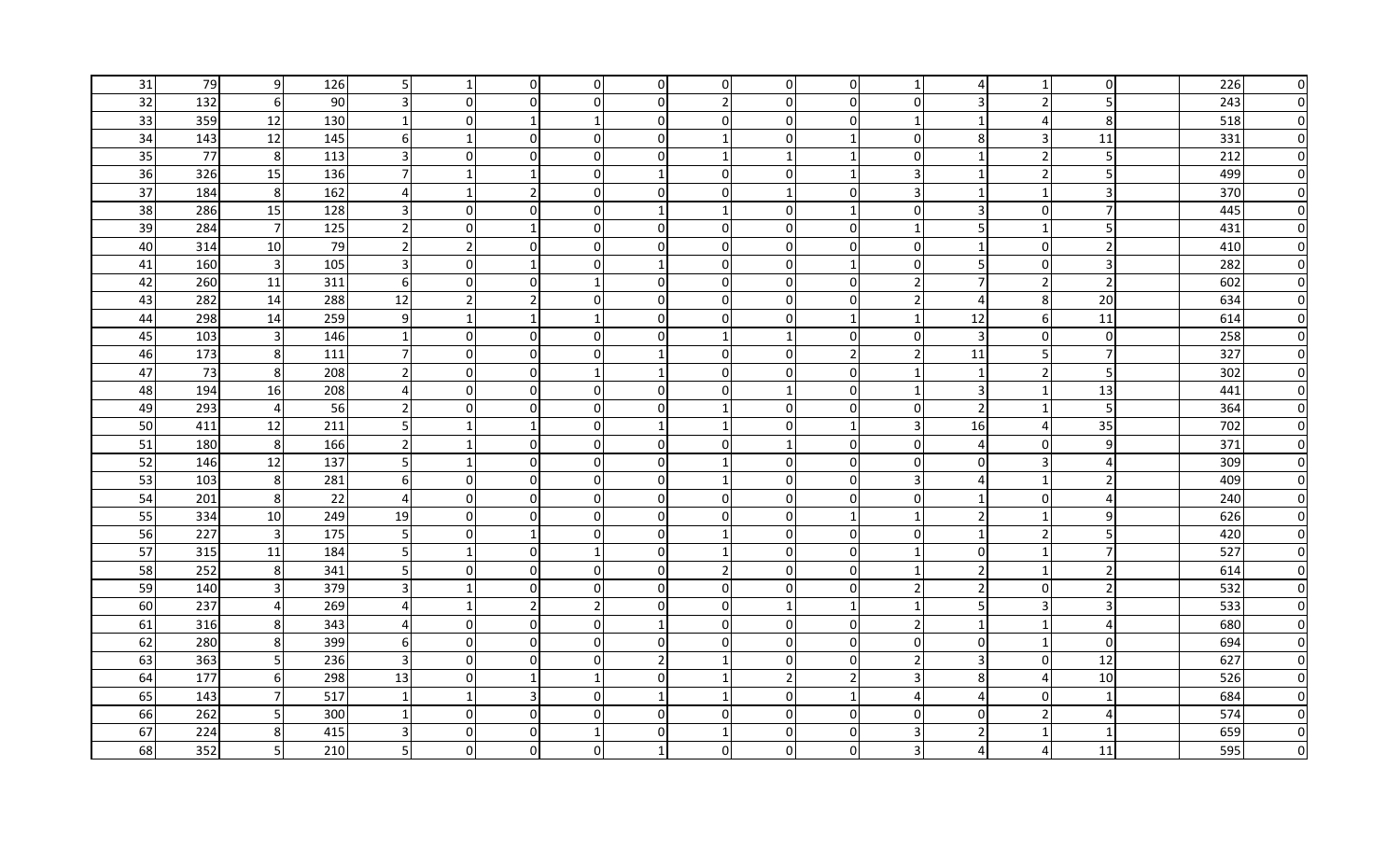| 69  | 454 | 7              | 244 | 61                      | 3              | $\overline{0}$   | 0              | 0              | 2              |              |                |                |                       | 4              | 5              | 730 | <sup>0</sup> |
|-----|-----|----------------|-----|-------------------------|----------------|------------------|----------------|----------------|----------------|--------------|----------------|----------------|-----------------------|----------------|----------------|-----|--------------|
| 70  | 454 | 6              | 214 |                         |                |                  | $\mathbf{0}$   |                | $\Omega$       |              | $\Omega$       | $\Omega$       | 3                     | $\mathbf{1}$   | $\overline{0}$ | 682 | O            |
| 71  | 748 | 5 <sup>1</sup> | 58  | <u>11</u>               | $\Omega$       | 1                | 0              | $\Omega$       | $\overline{0}$ | $\Omega$     | $\overline{0}$ | $\Omega$       | $\mathbf 0$           | $\overline{0}$ | 8 <sup>1</sup> | 821 |              |
| 72  | 282 | 4              | 397 | 10                      |                | $\mathbf 0$      | $\Omega$       | $\Omega$       | $\overline{0}$ | <sup>0</sup> | $\Omega$       | $\Omega$       | 0                     | $\overline{0}$ | $\overline{2}$ | 696 |              |
| 73  | 252 |                | 216 | 5 <sup>1</sup>          | 1              | $\overline{0}$   | 0              | 1              | $\mathbf{1}$   | $\mathbf 1$  | $\overline{0}$ | 3              | $\overline{2}$        | 4              | 8              | 498 |              |
| 74  | 304 | 5              | 374 | $\overline{3}$          | $\overline{0}$ | $\overline{0}$   | 0              | $\overline{0}$ | $\overline{0}$ | $\Omega$     | $\Omega$       | $\mathbf 0$    | $\overline{2}$        | 1              | $\vert$        | 692 |              |
| 75  | 217 | $\mathbf{1}$   | 354 | $\overline{3}$          | $\Omega$       | $\overline{0}$   | 0              | 0l             | $\overline{0}$ | $\Omega$     | $\Omega$       | $\overline{2}$ | $\mathbf{1}$          | $\overline{0}$ | $\mathbf{1}$   | 579 |              |
| 76  | 147 | $\overline{2}$ | 281 | 8                       | $\Omega$       | $\mathbf{1}$     | $\Omega$       | $\Omega$       | $\Omega$       | $\Omega$     | $\Omega$       | $\Omega$       | $\mathbf{1}$          | $\overline{0}$ | $\mathbf{1}$   | 441 |              |
| 77  | 137 | $\overline{2}$ | 220 | 5 <sub>l</sub>          | $\mathbf 1$    | $\mathbf{1}$     | 0              | $\overline{0}$ | οI             | $\Omega$     | $\overline{0}$ | $\overline{1}$ | $\mathbf{1}$          | $\overline{0}$ | $\overline{0}$ | 368 |              |
| 78  | 390 | $\overline{7}$ | 250 | $\overline{2}$          | $\overline{0}$ | $\overline{2}$   | 0              | $\overline{0}$ | $\mathbf{1}$   | $\Omega$     | $\overline{0}$ | $\overline{1}$ | $\overline{2}$        | $\overline{0}$ | 5 <sup>1</sup> | 660 |              |
| 79  | 520 | 5              | 42  | $\overline{0}$          | $\Omega$       | $\mathbf{1}$     | $\mathbf{0}$   | $\Omega$       | $\overline{0}$ |              | $\mathbf{1}$   | $\mathbf 0$    | 1                     | $\overline{2}$ | 17             | 590 |              |
| 80  | 220 | $\mathbf{3}$   | 89  | $\overline{3}$          | $\Omega$       | $\Omega$         | $\mathbf{0}$   | $\Omega$       |                | O            | $\Omega$       | $\Omega$       | $\mathbf{1}$          | $\overline{0}$ | $6 \mid$       | 323 | $\Omega$     |
| 81  | 450 | 13             | 342 | <b>21</b>               | $\overline{0}$ | $\overline{2}$   | $\mathbf{1}$   | $\Omega$       | $\overline{0}$ | U            | $\overline{0}$ | $\Delta$       | 0                     | 1              | 4              | 819 | $\Omega$     |
| 82  | 180 | 10             | 214 | 5 <sup>1</sup>          | $\overline{0}$ | $\mathbf 0$      | 0              |                | $\overline{0}$ | $\Omega$     | $\overline{0}$ | $\overline{1}$ | 6                     | 1              | 6 <sup>1</sup> | 424 | $\Omega$     |
| 83  | 321 | 8 <sup>°</sup> | 281 | $\mathbf{1}$            | $\overline{3}$ | $\mathbf 0$      | 0              |                | $\overline{0}$ |              | $\overline{0}$ | 0              | $\overline{3}$        | 1              | 4              | 624 | O            |
| 84  | 215 | 15             | 213 | $\overline{4}$          | $\overline{0}$ | $\overline{0}$   | 0              | $\mathcal{P}$  | $\overline{0}$ | $\Omega$     | $\overline{0}$ | 0              | 4                     | 1              | 4              | 458 | O            |
| 85  | 160 | 10             | 76  | 5 <sub>l</sub>          | $\mathbf{1}$   | $\overline{0}$   | $\overline{0}$ | 1              | $1\vert$       | $\Omega$     | $\overline{0}$ | $\overline{3}$ | 7                     | 1              | $6 \mid$       | 271 | O            |
| 86  | 162 | 10             | 357 | $\overline{4}$          | $\overline{0}$ | $\overline{0}$   | $\overline{0}$ | $\Omega$       | $\overline{0}$ |              | $\overline{0}$ | $\overline{2}$ | $\overline{2}$        | 5              | $\overline{4}$ | 547 | O            |
| 87  | 125 | $\mathbf{1}$   | 118 | 5 <sub>l</sub>          | $\overline{0}$ | $\mathbf 0$      | 0              | $\Omega$       | $\overline{0}$ | O            | $\overline{0}$ | $\overline{2}$ | 5                     | 1              | 6 <sup>1</sup> | 263 |              |
| 88  | 435 | 10             | 157 | 10                      | $\overline{0}$ | $\mathbf 0$      | 0              |                | $\overline{2}$ |              | -1             |                | $\overline{2}$        | $6 \mid$       | 16             | 643 |              |
| 89  | 238 | 9              | 189 | 11                      | $\overline{0}$ | $\mathbf 0$      | 0              |                | $\overline{0}$ | $\Omega$     | $\overline{0}$ |                | 9                     | 3              | 9              | 470 |              |
| 90  | 197 | 13             | 237 | 13                      | $\mathbf{1}$   | $\mathbf 0$      | 0              | 0              | $\overline{0}$ |              | $\overline{0}$ | 4              | 4                     | 4              | 12             | 487 |              |
| 91  | 219 | 22             | 314 | 6                       | $\Omega$       | $\overline{2}$   | $\mathbf{0}$   | $\Omega$       | $\overline{0}$ |              | -1             | 5              | .5                    | 9              | 11             | 594 |              |
| 92  | 206 | 10             | 202 | $\overline{\mathbf{3}}$ | $\overline{0}$ | $\mathbf{1}$     | $\mathbf{0}$   | $\Omega$       | $\overline{0}$ |              | $\overline{0}$ | 0              | 3                     | $\mathbf 1$    | $\overline{3}$ | 431 |              |
| 93  | 299 | 5 <sub>l</sub> | 176 | $\overline{4}$          | ΟI             | $\mathbf{0}$     |                | 0              |                |              | $\overline{0}$ | $\Omega$       | $\overline{2}$        |                | 13             | 501 |              |
| 94  | 130 | $6 \mid$       | 210 | 4 <sup>1</sup>          | $\overline{0}$ | $\mathbf 0$      |                |                | $\overline{0}$ |              | $\overline{2}$ | $\mathbf{1}$   | 3                     | $\overline{2}$ | $\overline{3}$ | 364 |              |
| 95  | 273 | $7\overline{}$ | 225 | $\overline{4}$          | $\overline{3}$ | $\mathbf 0$      | 0              |                | $\overline{0}$ | $\Omega$     | -1             | 0              | 12                    | 1              | 11             | 538 |              |
| 96  | 284 | 19             | 419 | 11                      | $\overline{0}$ | $\mathbf{1}$     | 0              | 2              | $\overline{0}$ | $\mathbf 1$  | 1              | $\mathbf 0$    | 6                     | $\overline{2}$ | 9              | 755 |              |
| 97  | 262 | 18             | 201 | $6 \mid$                | $\Omega$       | $\mathbf 0$      | 0              | $\overline{0}$ |                |              | $\mathbf{1}$   | $\overline{2}$ | $\overline{2}$        | 5              | 15             | 514 |              |
| 98  | 192 | 11             | 288 | 6                       | $\overline{0}$ | $\overline{0}$   | 0              | $\overline{0}$ | $\overline{0}$ |              | $\mathbf{1}$   | 6              | 6                     | $\mathbf 1$    | 11             | 523 |              |
| 99  | 131 | 12             | 171 | 12                      | $\Omega$       | $\boldsymbol{0}$ | $\mathbf{0}$   | $\Omega$       |                | $\Omega$     | $\Omega$       |                | $\mathbf{3}$          | $\mathbf{1}$   | 6 <sup>1</sup> | 338 |              |
| 100 | 121 | 12             | 203 | $\overline{7}$          |                | $\mathbf{1}$     |                | $\overline{2}$ | ΟI             | $\Omega$     | $\mathbf 1$    |                | 6                     | $\overline{2}$ | $\overline{7}$ | 365 |              |
| 101 | 260 | 17             | 269 | 8                       | $\mathbf{1}$   | $\mathbf 0$      | $\Omega$       | $\overline{0}$ | $\overline{1}$ | $\mathbf{1}$ | $\mathbf{1}$   | $\overline{1}$ | $\overline{3}$        | 4              | 10             | 576 |              |
| 102 | 207 | 15             | 341 | 11                      | $\Omega$       | $\Omega$         | $\mathbf{0}$   | $\Omega$       | $\Omega$       | O            | $\overline{0}$ | -1             | $\overline{a}$        | 3              | $\overline{7}$ | 589 |              |
| 103 | 256 | 10             | 230 | $\overline{1}$          | $\mathbf 1$    | $\Omega$         | $\Omega$       | $\Omega$       | $\Omega$       |              | $\overline{0}$ | $\mathbf{1}$   | 6                     | 1              | 17             | 523 |              |
| 104 | 222 | 7              | 235 | 4                       | $\Omega$       | $\mathbf 1$      | $\Omega$       | $\Omega$       |                |              | $\mathbf 1$    | Δ              | 3                     | $\mathbf 1$    | 5 <sup>1</sup> | 484 |              |
| 105 | 313 | 21             | 246 | $\overline{3}$          |                | $\Omega$         | $\mathbf{0}$   | $\Omega$       | 0              |              | $\mathbf 1$    |                | $\boldsymbol{\Delta}$ | $\overline{3}$ | 10             | 603 |              |
| 106 | 274 | $8 \,$         | 230 | 9                       |                |                  | n              |                | $\overline{2}$ |              | $\overline{0}$ |                | 7                     | $\overline{3}$ | 8 <sup>1</sup> | 546 |              |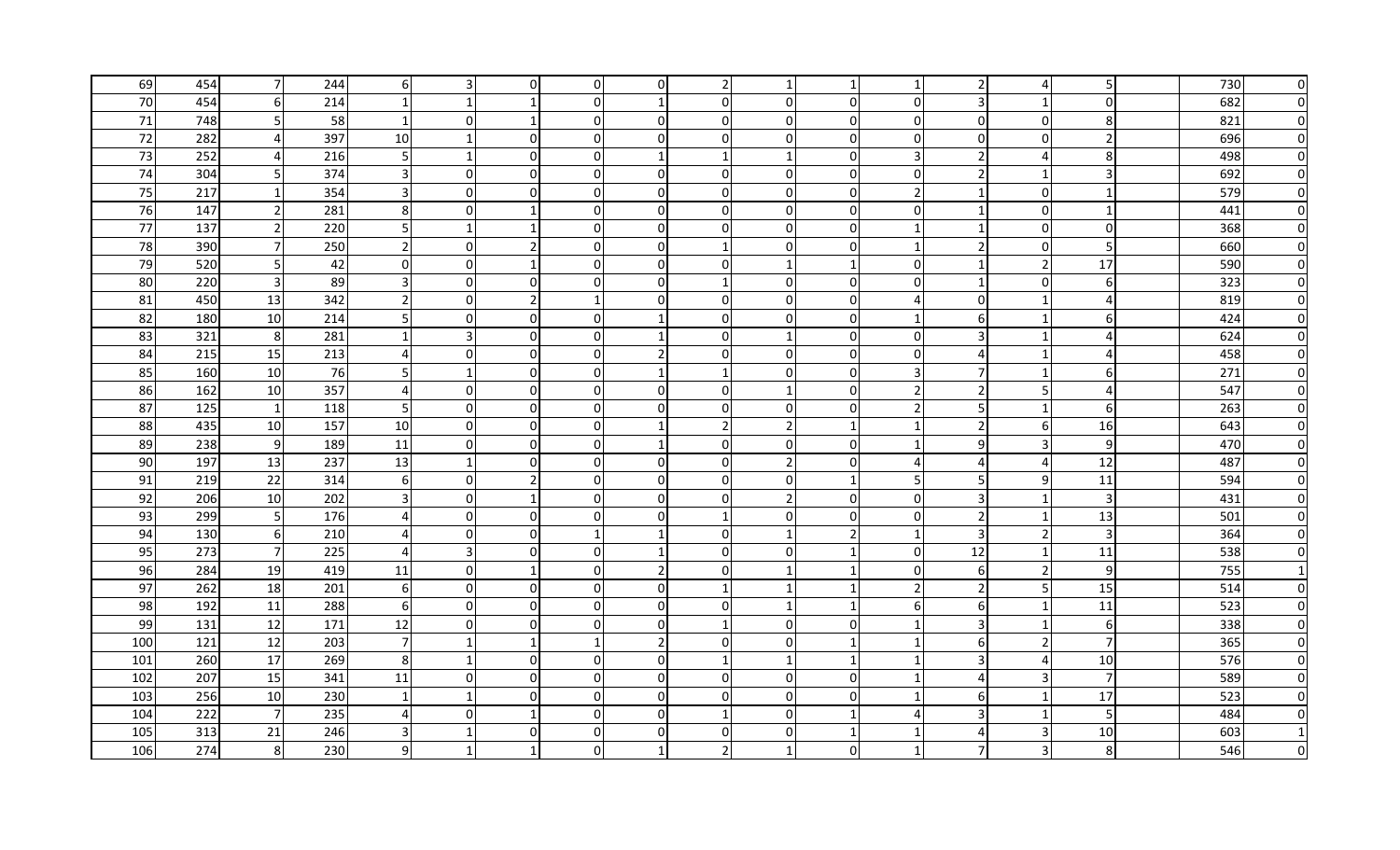| 107 | 86  | $\overline{4}$   | 115 | $\overline{0}$          | 0              | $\overline{0}$ | 0              | $\overline{0}$ | $\overline{0}$ | <sup>0</sup> | $\overline{0}$           | $\mathbf 0$             | 0              | 2                       | $\overline{2}$   | 209 | 0        |
|-----|-----|------------------|-----|-------------------------|----------------|----------------|----------------|----------------|----------------|--------------|--------------------------|-------------------------|----------------|-------------------------|------------------|-----|----------|
| 108 | 430 | 28               | 397 |                         | $\Omega$       | $\Omega$       |                | $\Omega$       | $\Omega$       |              | $\Omega$                 | $\overline{2}$          | 11             | $\overline{2}$          | 11               | 885 | $\Omega$ |
| 109 | 203 | 12               | 246 | 71                      | $\Omega$       |                | 0              | $\Omega$       | $\Omega$       |              | $\Omega$                 |                         | 2              | $\overline{2}$          | 6                | 480 | O        |
| 110 | 192 | $\overline{4}$   | 110 | $\overline{4}$          | 0              | $\overline{0}$ | 0              | $\overline{0}$ | $\overline{0}$ |              | $\mathbf 0$              | $\overline{2}$          | 6              | 1                       | 9                | 328 |          |
| 111 | 255 | 10               | 267 | 71                      | $\overline{0}$ | $\overline{0}$ | 1              |                | $\overline{0}$ |              | 1                        | 0                       | $\mathbf 0$    | 1                       | $\overline{7}$   | 551 |          |
| 112 | 152 | $7\overline{}$   | 259 |                         | 0              | $\overline{0}$ |                | $\Omega$       | $\Omega$       | 0            | $\mathbf{0}$             | 5                       | 2              | $\overline{3}$          | 5 <sup>1</sup>   | 435 |          |
| 113 | 150 | 13               | 148 | $6 \mid$                | $\Omega$       | $\overline{0}$ | $\overline{0}$ | $\Omega$       |                | $\Omega$     | -1                       | $\Omega$                | 6              | $\mathbf{1}$            | $\overline{2}$   | 328 |          |
| 114 | 256 | 14               | 241 | 9 <sub>l</sub>          | $\mathbf{1}$   | $\overline{0}$ | $\overline{0}$ |                | 0              | $\Omega$     | -1                       | 0                       | .5             | $\overline{2}$          | 8                | 538 |          |
| 115 | 99  | $\overline{7}$   | 141 | 7 <sup>1</sup>          | $\Omega$       | $\Omega$       | $\overline{0}$ |                | $\Omega$       | $\mathbf{0}$ | $\overline{\mathbf{1}}$  |                         | 4              | $\mathbf{1}$            | 8                | 270 |          |
| 116 | 223 | $\overline{3}$   | 197 | $\overline{2}$          | $\Omega$       | $\mathbf{1}$   | $\overline{0}$ | $\Omega$       |                | $\mathbf{0}$ | $\overline{0}$           | $\overline{1}$          | 5              | $\mathbf{1}$            | 10               | 444 |          |
| 117 | 180 | 6                | 243 | $\overline{4}$          | 0              | $\overline{0}$ | $\overline{0}$ | $\overline{0}$ |                | <sup>0</sup> | $\overline{0}$           | $\overline{2}$          | 3              | $\overline{2}$          | $6 \mid$         | 447 |          |
| 118 | 181 | 10               | 231 | $6 \mid$                | $\overline{0}$ | $\overline{0}$ | $\mathbf 0$    | $\Omega$       | $\overline{0}$ |              | $\Omega$                 | $\overline{1}$          | 6              | 4                       | 10               | 450 | $\Omega$ |
| 119 | 294 | 24               | 96  | 3 <sup>l</sup>          | $\Omega$       | $\overline{0}$ | $\mathbf{1}$   | $\overline{2}$ | $\Omega$       |              | $\Omega$                 | $\Omega$                | $\mathbf 0$    | $\overline{2}$          | $\overline{7}$   | 430 | O        |
| 120 | 88  | $7 \overline{ }$ | 300 | 17                      | $\mathbf{1}$   | $\Omega$       | $\Omega$       | $\Omega$       | $\Omega$       |              | $\Omega$                 | $\Omega$                | 3              | 1                       | $\mathbf{1}$     | 418 | O        |
| 121 | 164 | 18               | 230 | 9                       | $\Omega$       | $\overline{0}$ | $\mathbf 1$    | $\overline{2}$ | $\overline{0}$ | $\Omega$     | $\mathbf 0$              | -1                      | 3              | $\overline{0}$          | $\overline{4}$   | 432 | O        |
| 122 | 217 | 10               | 227 | 3 <sup>l</sup>          | $\Omega$       | $\Omega$       | 0              | $\overline{0}$ |                | 0            | -1                       | $\Omega$                | $\mathbf{1}$   | $\overline{0}$          | 5 <sup>1</sup>   | 465 | O        |
| 123 | 203 | 17               | 378 | 71                      | 2              | -1             | 2              | $\Omega$       | $\Omega$       | Δ            | -1                       | $\overline{3}$          | 6              | 6                       | 12               | 642 | O        |
| 124 | 285 | 13               | 251 | 7                       | 0              |                | 0              | $\overline{0}$ | $\overline{2}$ | 0            | -1                       | $\overline{2}$          | 3              | $\overline{2}$          | $\overline{7}$   | 574 | O        |
| 125 | 219 | 10               | 285 | 9                       | $\mathbf{1}$   |                |                | $\mathbf{1}$   | 3              |              | $\overline{2}$           |                         | $\overline{2}$ | $\overline{\mathbf{3}}$ | $6 \mid$         | 546 | 0        |
| 126 | 191 | $7\overline{}$   | 145 | $\overline{2}$          |                |                |                | $\Omega$       |                |              | -1                       | $\Omega$                | $\mathbf 0$    | $\overline{0}$          | $6 \overline{6}$ | 357 | 0        |
| 127 | 356 | 12               | 334 | 8 <sup>1</sup>          | 2              | $\overline{0}$ | 0              | $\Omega$       | $\Omega$       |              | $\overline{0}$           | 3                       | 11             | $6 \mid$                | 14               | 747 | 0        |
| 128 | 217 | 11               | 102 | $\overline{\mathbf{3}}$ | 0              | $\overline{0}$ | 0              | $\overline{0}$ | 0              | 0            | $\overline{0}$           | -1                      | $\overline{2}$ | $\overline{0}$          | $6 \mid$         | 342 |          |
| 129 | 243 | 10               | 195 | 5                       | 0              | $\mathbf 0$    |                | $\Omega$       |                | $\Omega$     | $\overline{0}$           | $\overline{2}$          | 5              | 3                       | 11               | 476 |          |
| 130 | 298 | 16               | 230 |                         | $\Omega$       | 0              |                | $\Omega$       | 0              |              | $\Omega$                 | $\Omega$                | 5              | 4                       | 11               | 568 |          |
| 131 | 112 | 12               | 175 |                         | 0              | 0              | 0              | $\overline{0}$ | 0              |              | 0                        |                         | $\Delta$       | 5                       | 8                | 321 |          |
| 132 | 124 | 15               | 34  | 6                       | $\mathbf{1}$   | $\overline{0}$ | 0              | $\overline{0}$ | $\overline{0}$ | 0            | $\overline{0}$           |                         | $\mathbf{1}$   | $\mathbf 1$             | $\overline{2}$   | 185 |          |
| 133 | 118 | 5 <sub>l</sub>   | 219 | 51                      | <sup>O</sup>   |                | $\overline{0}$ | $\overline{0}$ | $\overline{0}$ | 0            | $\overline{0}$           | $\overline{2}$          | 5              | $\overline{0}$          | $\overline{4}$   | 359 |          |
| 134 | 404 | 8 <sup>1</sup>   | 168 | 71                      | .OI            | $\Omega$       | $\overline{0}$ | $\Omega$       | $\Omega$       | $\Omega$     | $\Omega$                 | -1                      | 2              | 1                       | 5 <sup>1</sup>   | 596 |          |
| 135 | 202 | 3 <sup>1</sup>   | 107 | $\overline{0}$          | $\overline{0}$ |                | $\overline{0}$ | $\overline{0}$ |                | $\Omega$     | $\overline{0}$           | $\overline{2}$          | 7              | $\overline{0}$          | 13               | 336 |          |
| 136 | 109 | $\overline{4}$   | 162 | 5 <sub>l</sub>          | $\overline{0}$ | $\overline{0}$ | $\overline{0}$ | $\Omega$       | $\Omega$       |              | $\overline{0}$           | $\overline{\mathbf{1}}$ | 3              | $\mathbf 2$             | $\overline{0}$   | 288 |          |
| 137 | 301 | 18               | 279 | $6 \mid$                | $\mathbf 1$    |                | $\mathbf 0$    | $\Omega$       |                | $\Omega$     | $\overline{\phantom{a}}$ | $\overline{2}$          | 8              | $\overline{7}$          | 14               | 640 |          |
| 138 | 117 | 14               | 211 | 9 <sub>l</sub>          |                | $\mathbf 0$    | 0              | $\overline{0}$ | 0              | $\mathbf{0}$ | $\overline{0}$           | 0                       | 6              | $\overline{2}$          | $\overline{4}$   | 364 |          |
| 139 | 92  | 5                | 80  | $\overline{4}$          | $\mathbf{1}$   | $\mathbf 0$    | $\overline{2}$ | $\Omega$       | $\mathbf{1}$   | $\mathbf{0}$ | $\overline{0}$           | $\overline{\mathbf{1}}$ | $\mathbf{1}$   | $\mathbf{1}$            | $6 \overline{6}$ | 194 |          |
| 140 | 351 | 17               | 306 | $\overline{2}$          | -1             | $\mathbf{1}$   | $\Omega$       | $\Omega$       | $\Omega$       | $\Omega$     | $\Omega$                 | $\Omega$                | 5              | $\overline{0}$          | 8                | 691 |          |
| 141 | 376 | 14               | 229 | $\overline{4}$          | $\mathbf{1}$   | $\Omega$       |                | $\Omega$       | $\Omega$       |              | -1                       | $\mathbf{1}$            | 5              | 4                       | 19               | 655 | O        |
| 142 | 185 | 5 <sub>l</sub>   | 78  | $\overline{3}$          | $\Omega$       | $\overline{0}$ | $\Omega$       | 0              | $\Omega$       |              | 0                        |                         | $\mathbf{1}$   | $\overline{0}$          | $\mathbf{1}$     | 274 |          |
| 143 | 265 | 14               | 316 | 10                      | $\Omega$       | $\Omega$       |                |                | 3              |              | -1                       | $\overline{2}$          | 10             | $\mathbf{1}$            | 8 <sup>1</sup>   | 633 |          |
| 144 | 325 | 5 <sub>l</sub>   | 359 | 8                       | <sup>0</sup>   | $\Omega$       | 0              | 0              | ΩI             |              | -1                       | 0                       | 9              | 1                       | $\overline{7}$   | 715 |          |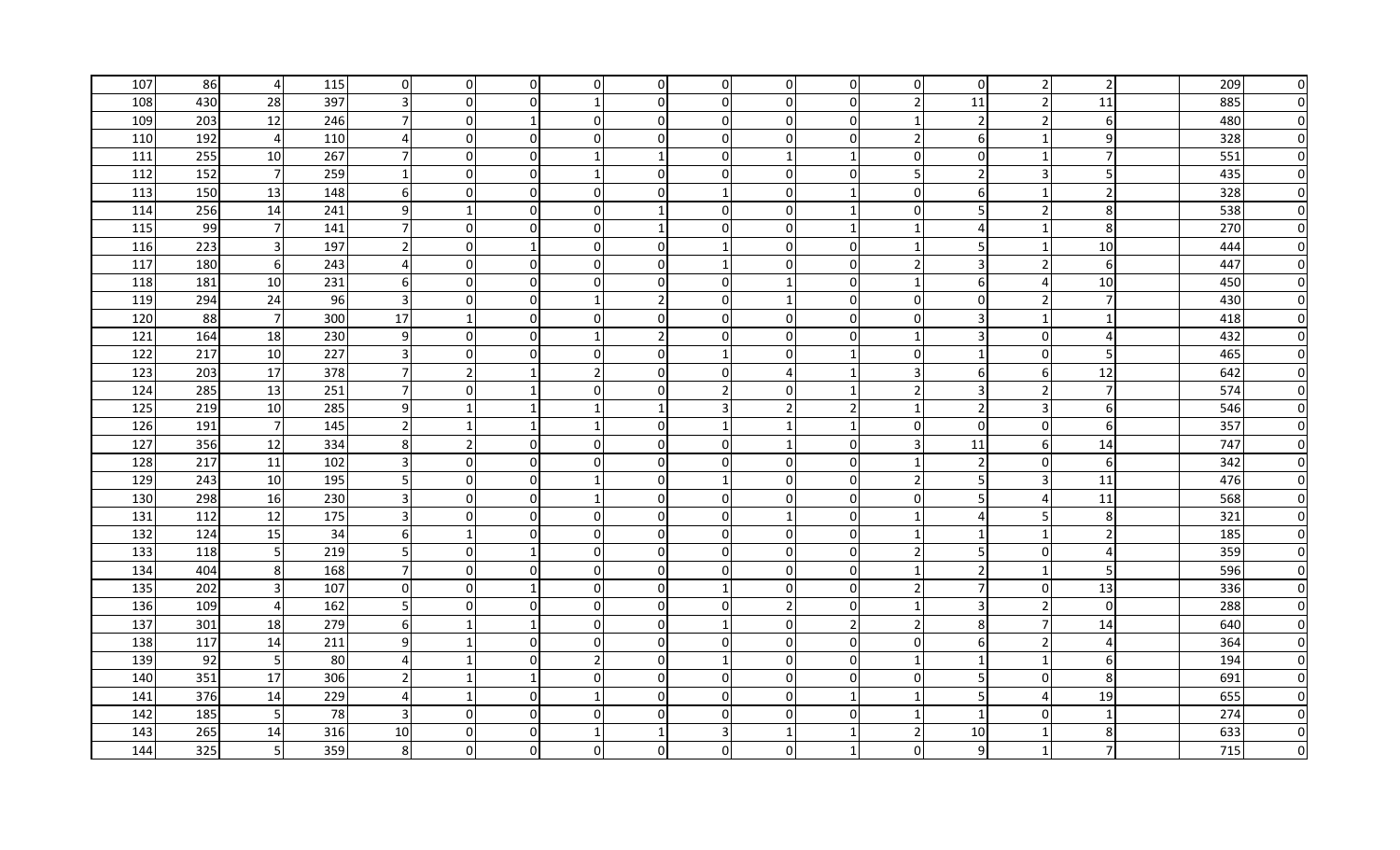| 145 | 285 | 4                | 119 | $\overline{\mathbf{3}}$ |                          | $\overline{0}$           | 0              | $\Omega$       |                |              | $\Omega$                |                          |                | 3              | 8              | 427 | O        |
|-----|-----|------------------|-----|-------------------------|--------------------------|--------------------------|----------------|----------------|----------------|--------------|-------------------------|--------------------------|----------------|----------------|----------------|-----|----------|
| 146 | 386 | 27               | 252 | 13                      | $\overline{\phantom{a}}$ | $\overline{0}$           | 0              | $\overline{0}$ | $\overline{0}$ |              | -1                      |                          |                | 3              | 14             | 703 | O        |
| 147 | 152 | 11               | 171 | $7 \vert$               | 1                        | $\overline{0}$           | $\overline{0}$ | $\overline{0}$ | $\overline{0}$ | $\Omega$     | -1                      | $\mathbf 0$              | 1              | $\overline{0}$ | $6 \mid$       | 350 |          |
| 148 | 213 | 5                | 144 | 22                      | 0                        | $\overline{0}$           | $\overline{0}$ | $\Omega$       | $\overline{0}$ | $\Omega$     | $\mathbf{0}$            |                          | 4              | $\overline{7}$ | 12             | 408 |          |
| 149 | 208 | 14               | 220 | 10                      | $\overline{0}$           | $\overline{0}$           | $\overline{0}$ | $\Omega$       | $\Omega$       | $\Omega$     | -1                      | $\overline{2}$           | -7             | 4              | 8              | 474 |          |
| 150 | 160 | 6                | 242 | 11                      | $\overline{0}$           | $\overline{0}$           | $\mathbf{1}$   | $\Omega$       | $\overline{0}$ | $\Omega$     | -1                      | $\mathbf 0$              | 3              | $\overline{0}$ | $\mathbf{1}$   | 425 |          |
| 151 | 359 | 14               | 286 | 22                      | -1                       | $\overline{0}$           | $\overline{0}$ |                | $\Omega$       | $\mathbf{0}$ | $\overline{0}$          | $\overline{2}$           | 3              | $\overline{7}$ | 17             | 712 |          |
| 152 | 410 | 21               | 286 | 7 <sup>1</sup>          | $\overline{2}$           | $\mathbf{1}$             | $\overline{0}$ | $\overline{0}$ | 3              | $\Omega$     | -1                      | $\overline{2}$           | $\overline{2}$ | 4              | 12             | 751 |          |
| 153 | 368 | 11               | 127 | $\overline{2}$          | $\Omega$                 | $\overline{0}$           | $\overline{0}$ | $\Omega$       |                | $\Omega$     | $\overline{0}$          | -1                       | 3              | 4              | 15             | 532 |          |
| 154 | 111 | $\mathbf{3}$     | 123 | $\overline{4}$          | 0                        | $\overline{0}$           | $\overline{0}$ | $\overline{0}$ | $\overline{0}$ | $\Omega$     | $\overline{0}$          | 0                        | $\overline{2}$ | $\overline{0}$ | $\mathbf{1}$   | 244 |          |
| 155 | 122 | $\overline{4}$   | 152 | $\overline{4}$          | $\mathbf{1}$             | $\Omega$                 | $\mathbf 0$    | $\Omega$       |                | $\Omega$     | $\Omega$                | $\Omega$                 | $\mathbf 0$    | $\overline{0}$ | $\mathbf{1}$   | 285 | $\Omega$ |
| 156 | 162 | $7 \overline{ }$ | 122 | 5 <sub>l</sub>          | $\mathbf{1}$             | $\Omega$                 | $\Omega$       |                | $\Omega$       |              | $\overline{\mathbf{1}}$ | $\Omega$                 | 0              | $\overline{2}$ | $\overline{7}$ | 308 | $\Omega$ |
| 157 | 603 | 18               | 78  |                         | <sup>0</sup>             | $\Omega$                 |                | $\Omega$       | 0              |              | -1                      | $\overline{\phantom{a}}$ | 3              | 5              | 15             | 727 | O        |
| 158 | 740 | 11               | 90  | 3 <sup>l</sup>          | 0                        | $\overline{0}$           |                | $\overline{0}$ | $\overline{0}$ | 0            | 1                       | -1                       | $\overline{2}$ | $\overline{3}$ | 13             | 865 | O        |
| 159 | 270 | 16               | 119 | 1                       | $\overline{0}$           | 1                        | 0              | 1              | $\overline{0}$ | $\Omega$     | $\overline{2}$          | -1                       | 0              | 1              | $\overline{4}$ | 416 | O        |
| 160 | 420 | 11               | 52  | 1                       | -1                       | $\overline{0}$           |                | $\Omega$       | $\Omega$       | 0            | 0                       | -1                       | 2              | 4              | 13             | 506 | O        |
| 161 | 350 | 9                | 219 | <b>21</b>               | 2                        | $\overline{0}$           | $\overline{0}$ | $\Omega$       | $\Omega$       | $\Omega$     | $\Omega$                |                          | 2              | 1              | $\overline{7}$ | 593 | O        |
| 162 | 404 | 14               | 212 | $\overline{\mathbf{3}}$ | 0                        | $\overline{0}$           | $\overline{0}$ |                | $\overline{2}$ | $\Omega$     | $\overline{0}$          | $\Omega$                 | 2              | $\overline{2}$ | 13             | 653 | O        |
| 163 | 271 | $\overline{2}$   | 134 | $\overline{\mathbf{3}}$ | $\overline{0}$           | $\overline{0}$           | $\overline{0}$ | $\overline{0}$ | 0              | 0            | $\overline{0}$          | 0                        | $\mathbf{1}$   | $\mathbf 2$    | $\overline{3}$ | 416 |          |
| 164 | 316 | 15               | 129 | $\overline{4}$          | 0                        | $\overline{2}$           | $\mathbf 0$    | $\overline{0}$ | $\Omega$       |              | $\overline{0}$          | $\overline{3}$           | 6              | $\overline{2}$ | 11             | 490 |          |
| 165 | 521 | $\overline{4}$   | 212 | 5                       | $\Omega$                 |                          | $\Omega$       |                | $\Omega$       |              | 0                       | -1                       | 5              | 5              | 16             | 773 |          |
| 166 | 202 | $\overline{4}$   | 137 | $\overline{2}$          | $\Omega$                 | $\overline{\phantom{a}}$ | $\Omega$       | $\Omega$       | $\Omega$       |              | $\Omega$                | $\Omega$                 | 3              | $\mathbf{1}$   | $\overline{4}$ | 355 |          |
| 167 | 207 | $6 \mid$         | 215 |                         | 0                        | $\mathbf 0$              |                | $\Omega$       | $\overline{2}$ |              |                         |                          | 5              | $6 \mid$       | 13             | 459 |          |
| 168 | 212 | 5 <sub>l</sub>   | 203 | 61                      |                          | $\Omega$                 | 0              |                |                |              | $\mathbf{0}$            | $\Omega$                 | .5             | $\overline{2}$ | 5 <sup>1</sup> | 444 |          |
| 169 | 211 | $\overline{7}$   | 97  |                         |                          |                          | 0              | $\Omega$       | $\Omega$       |              | $\Omega$                |                          | 2              | 1              | $\overline{2}$ | 326 |          |
| 170 | 115 | $\mathbf{3}$     | 98  |                         | 1                        | $\overline{0}$           | $\pmb{0}$      |                | $\overline{0}$ | $\Omega$     | $\Omega$                | 0                        | $\overline{a}$ | $\overline{2}$ | 12             | 237 |          |
| 171 | 343 | 14               | 359 | 9                       | 0                        |                          | $\overline{0}$ | $\overline{0}$ | $\overline{0}$ |              | $\overline{0}$          | $\overline{2}$           | 7              | $\overline{2}$ | 23             | 762 |          |
| 172 | 138 | 8 <sup>1</sup>   | 311 | 7                       | $\Omega$                 | $\overline{0}$           | $\overline{0}$ |                | $\overline{0}$ |              | $\overline{0}$          | 0                        | 11             | $\overline{2}$ | $\mathbf{1}$   | 480 |          |
| 173 | 137 | 5 <sub>l</sub>   | 103 | 9                       | -1                       | $\overline{0}$           | $\overline{0}$ | $\Omega$       | $\overline{0}$ | $\Omega$     | $\Omega$                | 0                        | 2              | $\mathbf 2$    | 5 <sup>1</sup> | 264 |          |
| 174 | 315 | 17               | 204 | 22                      | $\Omega$                 | $\overline{0}$           | 0              | $\Omega$       | $\Omega$       | $\Omega$     | -1                      | $\Omega$                 | $\mathbf{1}$   | $\overline{2}$ | $\overline{7}$ | 569 |          |
| 175 | 195 | 10               | 294 | $\overline{7}$          | $\mathbf{1}$             | $\mathbf 0$              |                | $\overline{0}$ | $\overline{0}$ | $\mathbf{0}$ | -1                      | $\overline{3}$           | $\overline{2}$ | $\overline{2}$ | 3              | 519 |          |
| 176 | 127 | 6                | 298 | 5 <sub>l</sub>          | $\Omega$                 |                          | $\mathbf 0$    | $\mathbf 1$    | $\overline{0}$ | $\mathbf{0}$ | $\overline{0}$          | $\overline{3}$           | $\overline{7}$ | 3              | 6 <sup>1</sup> | 457 |          |
| 177 | 70  | 9                | 228 | $\overline{2}$          | $\Omega$                 | $\Omega$                 | $\mathbf 0$    | $\Omega$       | $\Omega$       |              | $\overline{1}$          | $\overline{1}$           | $\overline{a}$ | $\mathbf{1}$   | $\overline{2}$ | 319 |          |
| 178 | 225 | 8 <sup>°</sup>   | 199 | $\overline{2}$          | $\mathbf{1}$             | $\mathbf{1}$             | $\Omega$       | $\Omega$       | $\Omega$       |              | $\Omega$                | -1                       | 6              | $\overline{2}$ | $\overline{7}$ | 453 |          |
| 179 | 97  | 15               | 141 | $\Delta$                | $\mathbf{1}$             | 0                        |                | $\Omega$       | 0              |              | $\overline{0}$          | $\mathbf{1}$             | 0              | 3              | $\mathbf{1}$   | 265 | O        |
| 180 | 288 | 10               | 256 | 5                       | $\Omega$                 |                          | $\Omega$       | $\Omega$       | $\Omega$       |              | $\Omega$                | $\Omega$                 | 16             | $\overline{7}$ | 11             | 594 |          |
| 181 | 307 | 24               | 324 | 5 <sub>l</sub>          | -1                       | $\Omega$                 | 0              | $\Omega$       |                |              | -1                      | 6                        | 10             | $6 \mid$       | 9              | 694 |          |
| 182 | 283 | $\overline{3}$   | 118 |                         | n                        | $\Omega$                 | $\Omega$       | <sup>0</sup>   | n              |              | 0                       |                          | 5              | $\overline{0}$ | 11             | 422 |          |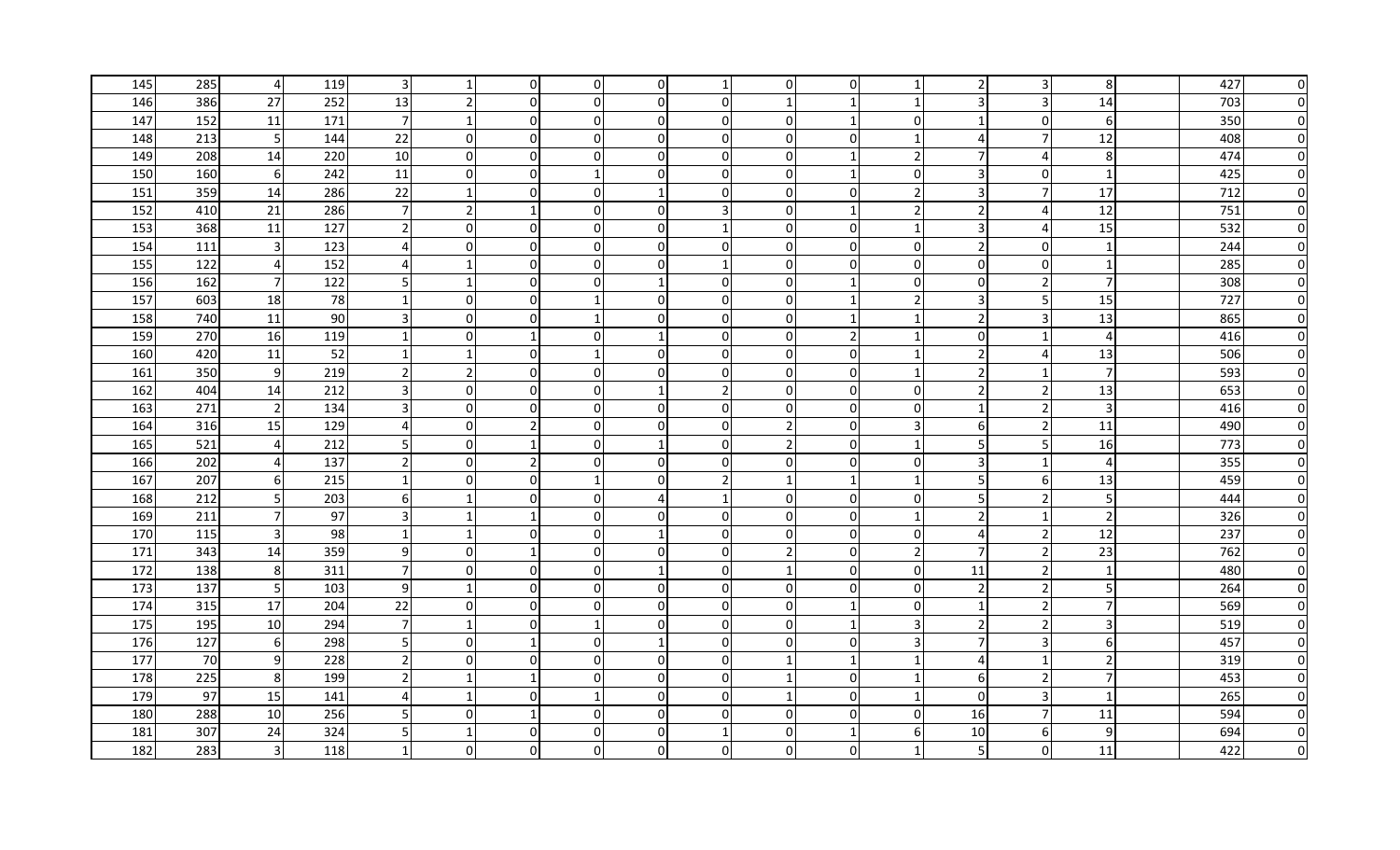| 183 | 139 | 10                      | 81  | 8 <sup>1</sup>          |                          | $\overline{0}$ | $\overline{0}$ | $\overline{0}$ | 01             |              | $\overline{0}$ | 2                       |                | 3              | 9                     | 256 | 0            |
|-----|-----|-------------------------|-----|-------------------------|--------------------------|----------------|----------------|----------------|----------------|--------------|----------------|-------------------------|----------------|----------------|-----------------------|-----|--------------|
| 184 | 271 | 16                      | 233 | 14                      | $\Omega$                 | $\overline{0}$ | 0              | $\Omega$       | $\Omega$       |              | $\mathcal{P}$  | $\Omega$                | $\Delta$       | $\overline{2}$ | 10                    | 552 | $\mathbf{0}$ |
| 185 | 175 | 13                      | 154 | $\overline{\mathsf{3}}$ | $\Omega$                 | $\overline{0}$ | 1              | $\overline{0}$ | $\overline{0}$ | 0            | $\Omega$       | $\overline{2}$          | 10             | 1              | 12                    | 371 | $\Omega$     |
| 186 | 238 | 18                      | 204 | $7 \,$                  | $\Omega$                 | $\Omega$       | 0              | 3              | $\Omega$       | 0            | -1             | $\Omega$                | 4              | 4              | 14                    | 493 | ŋ            |
| 187 | 128 | 6                       | 99  | $\overline{\mathbf{3}}$ | $\overline{0}$           | $\mathbf 0$    | 1              | $\overline{0}$ | $\overline{0}$ | $\Omega$     | -1             | -1                      | 2              | $\overline{2}$ | 15                    | 258 | n            |
| 188 | 267 | 8 <sup>°</sup>          | 69  | $\mathbf{1}$            | $\overline{0}$           | $\mathbf 1$    | $\overline{0}$ | $\Omega$       | $\overline{0}$ | $\Omega$     | $\Omega$       | $\overline{\mathbf{1}}$ | 0              | 1              | 10                    | 358 |              |
| 189 | 131 | $\overline{\mathbf{3}}$ | 141 | $\overline{4}$          | $\Omega$                 | $\overline{0}$ | $\overline{0}$ | $\Omega$       |                | $\Omega$     | -1             | -1                      | 2              | 1              | $\overline{2}$        | 287 |              |
| 190 | 377 | 10                      | 72  | 7 <sup>1</sup>          |                          | $\Omega$       | 0              | $\Omega$       | $\Omega$       |              | $\Omega$       | $\Omega$                | 2              |                | 14                    | 484 |              |
| 191 | 191 | $\mathbf{3}$            | 340 | 9                       | $\Omega$                 | $\mathbf 0$    | 0              | $\overline{2}$ | $\overline{0}$ |              | $\overline{0}$ |                         | 14             | 4              | 5                     | 570 | 0            |
| 192 | 395 | 13                      | 244 | $6 \mid$                | $\overline{1}$           | $\mathbf 0$    | $\overline{2}$ | $\mathbf{1}$   | $\Omega$       | $\mathbf{0}$ | $\Omega$       | $\Omega$                | 5              | 4              | 13                    | 684 | 0            |
| 193 | 177 | 12                      | 278 | 5 <sub>l</sub>          | $\Omega$                 |                | $\mathbf 0$    | $\Omega$       | 2 <sub>l</sub> |              | $\mathbf{0}$   | 3                       | 10             | 3              | 10                    | 502 | $\Omega$     |
| 194 | 248 | 15                      | 218 | 71                      | 1                        | $\Omega$       | 0              | $\Omega$       |                |              | -1             | 3                       | 8              | 3              | $\overline{4}$        | 510 | $\mathbf{0}$ |
| 195 | 346 | 11                      | 106 | 5                       | $\Omega$                 |                | 0              | $\mathbf 1$    |                |              | 0              | $\Omega$                | 6              | 1              | 16                    | 495 | 0            |
| 196 | 336 | 8 <sup>°</sup>          | 236 | $\overline{\mathsf{3}}$ | $\overline{1}$           | $\mathbf 1$    | $\mathbf 0$    | $\Omega$       |                | O            | $\mathbf{0}$   | $\mathbf{1}$            | 6              | $\overline{2}$ | $\overline{3}$        | 598 | $\Omega$     |
| 197 | 115 | $\overline{4}$          | 121 | 3 <sup>l</sup>          | $\Omega$                 | $\Omega$       | 0              | $\Omega$       | $\Omega$       | $\Omega$     | 0              | $\overline{2}$          | 2              | $\overline{0}$ | $\overline{3}$        | 250 | $\Omega$     |
| 198 | 110 | 9                       | 220 | 13                      | $\mathbf{1}$             | $\mathbf 0$    | 0              | $\overline{0}$ | 3              | $\Omega$     | $\overline{0}$ | 3                       | 5              | 5              | 11                    | 380 | $\Omega$     |
| 199 | 256 | 8 <sup>1</sup>          | 230 | 12                      | 0                        | $\mathbf 1$    | $\mathbf 0$    | $\Omega$       | $\overline{2}$ |              | $\overline{2}$ | -1                      | 7              | 8              | 8                     | 536 | $\Omega$     |
| 200 | 149 | 12                      | 154 | $\overline{2}$          | $\overline{0}$           | $\overline{0}$ | 1              | $\Omega$       | $\Omega$       | 0            | $\overline{0}$ | 0                       | 2              | $\overline{0}$ | $\overline{3}$        | 323 | $\Omega$     |
| 201 | 98  | $\overline{4}$          | 135 | $\overline{2}$          | $\Omega$                 | $\overline{0}$ | 0              | $\Omega$       | 0              | $\Omega$     | $\Omega$       | $\Omega$                | $\mathbf{1}$   | $\overline{2}$ | $\overline{7}$        | 249 | 0            |
| 202 | 378 | 9                       | 73  | 8 <sup>1</sup>          |                          |                | 0              | $\overline{0}$ |                |              | -1             | 0                       | 4              | $\overline{0}$ | 27                    | 503 | 0            |
| 203 | 140 | $\overline{3}$          | 67  | 22                      | $\overline{0}$           | $\overline{0}$ | 0              | $\overline{0}$ |                | 0            | $\overline{0}$ | -1                      | $\mathbf{1}$   | $\overline{0}$ | 5                     | 240 | $\Omega$     |
| 204 | 141 | $\overline{3}$          | 228 | 5 <sub>l</sub>          | 0                        | $\overline{0}$ | $\mathbf 0$    |                | $\Omega$       | 0            | 0 I            | -1                      | 10             | $\overline{2}$ | $\overline{0}$        | 391 | $\Omega$     |
| 205 | 113 | $7\phantom{.0}$         | 312 | $6 \mid$                | $\Omega$                 | $\overline{0}$ | $\Omega$       | $\Omega$       |                |              | $\Omega$       | -1                      | 11             | $\overline{2}$ | $\overline{3}$        | 457 | $\mathbf{0}$ |
| 206 | 184 | 8 <sup>1</sup>          | 186 | 32                      | $\mathbf{1}$             | $\overline{0}$ | $\overline{0}$ | $\overline{0}$ | 0              | n            | -1             |                         | 6              | 1              | 5 <sup>1</sup>        | 425 | $\Omega$     |
| 207 | 378 | 8 <sup>1</sup>          | 109 | 1                       | -1                       | $\overline{0}$ | 0              |                |                |              | $\overline{2}$ |                         | $\overline{2}$ | 1              | 14                    | 519 | $\Omega$     |
| 208 | 401 | 4                       | 92  | 8 <sup>1</sup>          | $\Omega$                 | $\overline{0}$ |                | $\overline{0}$ |                |              | $\Omega$       | $\overline{2}$          | 3              | 4              | 12                    | 529 | <sup>0</sup> |
| 209 | 227 | 8 <sup>1</sup>          | 166 | 5                       | $\mathbf{1}$             | $\overline{0}$ | 0              |                | $\Omega$       | 0            | -1             | $\overline{2}$          | 2              | -1             | 12                    | 426 |              |
| 210 | 151 | $\mathbf{1}$            | 129 | 13                      | 2                        | $\overline{0}$ | 0              | $\overline{0}$ | $\overline{0}$ | $\Omega$     | $\overline{0}$ | 0                       | 1              | 3              | $\overline{4}$        | 304 |              |
| 211 | 319 | 20                      | 139 | $\overline{7}$          | $\mathbf{1}$             | $\mathbf 1$    | $\overline{2}$ |                |                |              | $\overline{0}$ | -1                      | $\overline{a}$ | 4              | 30                    | 534 |              |
| 212 | 83  | $\overline{7}$          | 90  | 1                       | $\Omega$                 | $\overline{0}$ | 0              | $\Omega$       | $\Omega$       | 0            | 0I             | -1                      | 2              | $\overline{2}$ | $\overline{4}$        | 190 |              |
| 213 | 316 | $9\,$                   | 191 | $\overline{2}$          |                          | $\mathcal{P}$  | 0              | $\Omega$       | $\Omega$       |              | $\Omega$       | $\overline{2}$          | $\mathbf{1}$   | $6 \mid$       | 8                     | 540 |              |
| 214 | 295 | $\overline{7}$          | 190 | 11                      |                          | $\mathbf 0$    | $\overline{2}$ | $\mathbf 1$    |                |              | $\overline{0}$ | $\overline{2}$          | $\mathbf 0$    | $\mathbf{1}$   | $\overline{4}$        | 516 | 0            |
| 215 | 132 | 13                      | 183 | 5                       | $\overline{2}$           | $\overline{0}$ | $\mathbf 0$    | $\Omega$       | $\Omega$       | $\mathbf{0}$ | $\Omega$       | $\Omega$                | 3              | $\overline{0}$ | $\overline{2}$        | 340 | $\Omega$     |
| 216 | 204 | 10                      | 343 | $\overline{2}$          | $\overline{\phantom{a}}$ | -1             | $\Omega$       | $\Omega$       | $\overline{2}$ | $\Omega$     | $\Omega$       | $\overline{2}$          | $\overline{2}$ | $\mathbf{1}$   | $\boldsymbol{\Delta}$ | 573 | O            |
| 217 | 132 | $\mathbf{3}$            | 189 |                         | $\Omega$                 | $\Omega$       | $\Omega$       |                | $\Omega$       |              | $\Omega$       | $\Omega$                | 0              | $\overline{2}$ | $\overline{0}$        | 328 | $\mathbf{0}$ |
| 218 | 193 | 5 <sub>l</sub>          | 165 | 61                      | $\Omega$                 | $\Omega$       | 0              | $\Omega$       |                |              | -1             |                         | $\mathcal{P}$  | 1              | 1                     | 377 | $\Omega$     |
| 219 | 214 | $6 \mid$                | 140 | 2I                      | <sup>0</sup>             | $\Omega$       | 0              | $\Omega$       | $\Omega$       |              | 0              | 5                       | 3              | $\overline{2}$ | $\overline{3}$        | 375 | $\Omega$     |
| 220 | 166 | 6                       | 207 | 21                      |                          | $\Omega$       |                |                | U              |              | 0              | $\Omega$                | 0              | $\overline{3}$ | 1                     | 388 | O            |